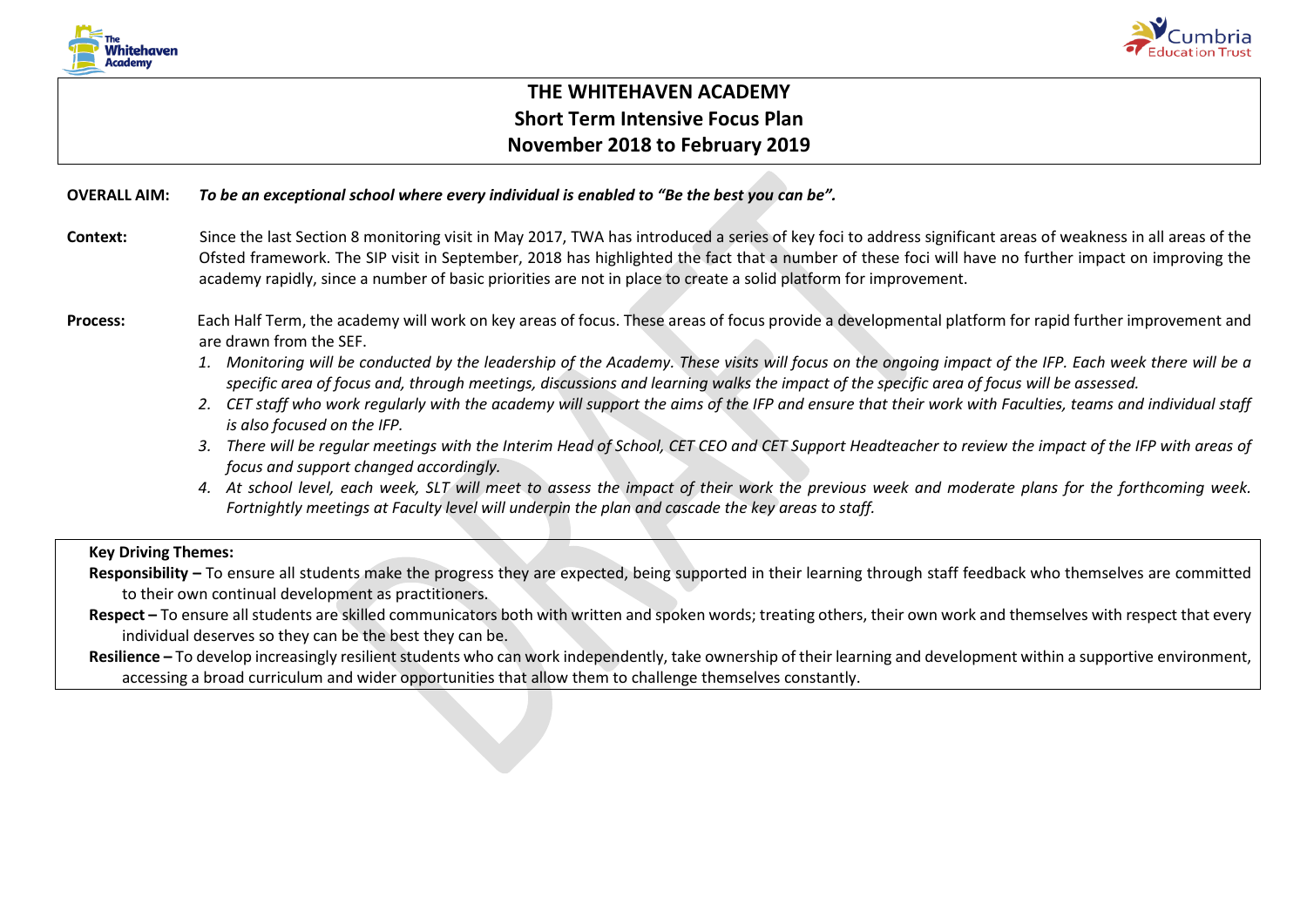



## **Effectiveness of Leadership & Management**

#### **Long term aims:**

- Implement short term Improvement Planning Cycles to ensure small achievable actions with demonstrable impact are in place;
- Establish a permanent Senior Leadership Team structure that is highly effective and has the capacity to be able to rapidly transform the academy;
- Develop a tier of effective Middle Leaders who focus on School Improvement to rapidly transform learning, teaching, outcomes and who are accountable for their areas of responsibility;
- Introduce and develop a LAB which is able to effectively challenge and support the academy to secure rapid improvements;
- Significantly improve student leadership in the academy across all key stages and in all subject areas to ensure leadership at every level;
- Develop the curriculum so that it is broad and students are engaged in courses that match national as well as local need as well as their own skills and aspirations.

| <b>Intentions</b>                                                                                                                                                                                                                                            | <b>Actions</b>                                                                                                                                                                                                                                                                                                                                                           | <b>Success</b>                                                                                                                                                                                                                                         | <b>CET Support</b>                                                                                            | Responsible /                        | <b>Costs</b> | Milestones - Review of Impact *                                                                                                                                                                                                                                                      |                                                                                                                                                                                                                                                                                                           |                                                                                                                                                     |
|--------------------------------------------------------------------------------------------------------------------------------------------------------------------------------------------------------------------------------------------------------------|--------------------------------------------------------------------------------------------------------------------------------------------------------------------------------------------------------------------------------------------------------------------------------------------------------------------------------------------------------------------------|--------------------------------------------------------------------------------------------------------------------------------------------------------------------------------------------------------------------------------------------------------|---------------------------------------------------------------------------------------------------------------|--------------------------------------|--------------|--------------------------------------------------------------------------------------------------------------------------------------------------------------------------------------------------------------------------------------------------------------------------------------|-----------------------------------------------------------------------------------------------------------------------------------------------------------------------------------------------------------------------------------------------------------------------------------------------------------|-----------------------------------------------------------------------------------------------------------------------------------------------------|
|                                                                                                                                                                                                                                                              |                                                                                                                                                                                                                                                                                                                                                                          | <b>Criteria</b>                                                                                                                                                                                                                                        |                                                                                                               | <b>Monitoring</b>                    |              | 26/11 to 21/12                                                                                                                                                                                                                                                                       | $7/1$ to 25/1                                                                                                                                                                                                                                                                                             | 27/1 to 15/2                                                                                                                                        |
| To ensure that Direct Line<br><b>Management at Senior and</b><br>Middle Leadership levels has<br>the capacity to lead<br>strategically and<br>operationally to have<br>maximum impact, so that all<br>staff are clear what the<br>policies and processes are | - Ensure whole school SEF<br>and Faculty CAPS are in<br>place, linked together and all<br>stakeholders know their<br>roles within this structure.<br>- Ensure formal cycles of<br>meetings and briefings are<br>having impact on student                                                                                                                                 | All leadership structures,<br>systems and processes are<br>in alignment with weekly<br>monitoring of impact so<br>that all staff know their<br>roles, responsibilities and<br>are able to articulate how<br>they fit into the whole<br>academy vision; | <b>ROH</b><br>supporting<br>CAP <sub>s</sub> ,<br>English ML.<br><b>CJM</b><br>supporting<br>AB<br>monitoring | AB to lead;<br>CJM/LH to<br>monitor. |              | <b>Moderated CAPS</b><br>returned to HOFs<br>for updating. Final<br><b>CAP</b> document<br>completed.<br>Meeting to take<br>place with HOFS<br>to discuss 2018/19                                                                                                                    | <b>Bi Weekly</b><br>meetings taking<br>place to monitor<br>CAPS, hold<br>faculties to<br>account and<br>assess impact.<br>PM documents to                                                                                                                                                                 | RAPS taking place<br>as scheduled.<br><b>RAG Review</b><br>undertaken of<br>progress on CAPS<br>by all HOF.<br>All PM planning                      |
| and what their role is in<br>securing rapid improvement.                                                                                                                                                                                                     | outcomes.<br>- Ensure formal PM Planning<br>is complete and following<br>CET systems.<br>- Ensure regular monitoring<br>and scrutiny is linked to SEF<br>and CAP targets and that<br>individuals are rigorously<br>held to account for their<br>performance and actions<br>and that there is clear<br>evidence of impact of<br>actions resulting from the<br>monitoring. | All staff have had<br>constructive and<br>development PM plans put<br>in place;<br>Impact and consistency are<br>clearly seen and<br>understood at every level<br>and all staff work<br>effectively and with<br>purpose.                               | and strategy<br>SLN support<br>for Learning<br>Provision<br>HR support<br>for Informal<br>support<br>plans    |                                      |              | PM process.<br><b>HOFS share PM</b><br>planning process<br>with faculty<br>teams.<br>PM planning to be<br>completed by all<br>staff.<br>Calendared<br>weekly monitoring<br>and scrutiny focus<br>is communicated<br>to staff in a timely<br>manner and<br>monitoring carried<br>out. | be moderated to<br>ensure suitability<br>of targets.<br>Outcomes of<br>Monitoring and<br>scrutiny<br>communicated<br>with staff and<br>staff support CPD<br>put in place<br>where required.<br>Raising<br>Achievement<br><b>Planning meetings</b><br>introduced for<br>vear 11 on a<br>fortnightly cycle. | documents<br>finalised<br>Informal support<br>plans in place for<br>staff highlighted as<br>a concern during<br>monitoring and<br>scrutiny process. |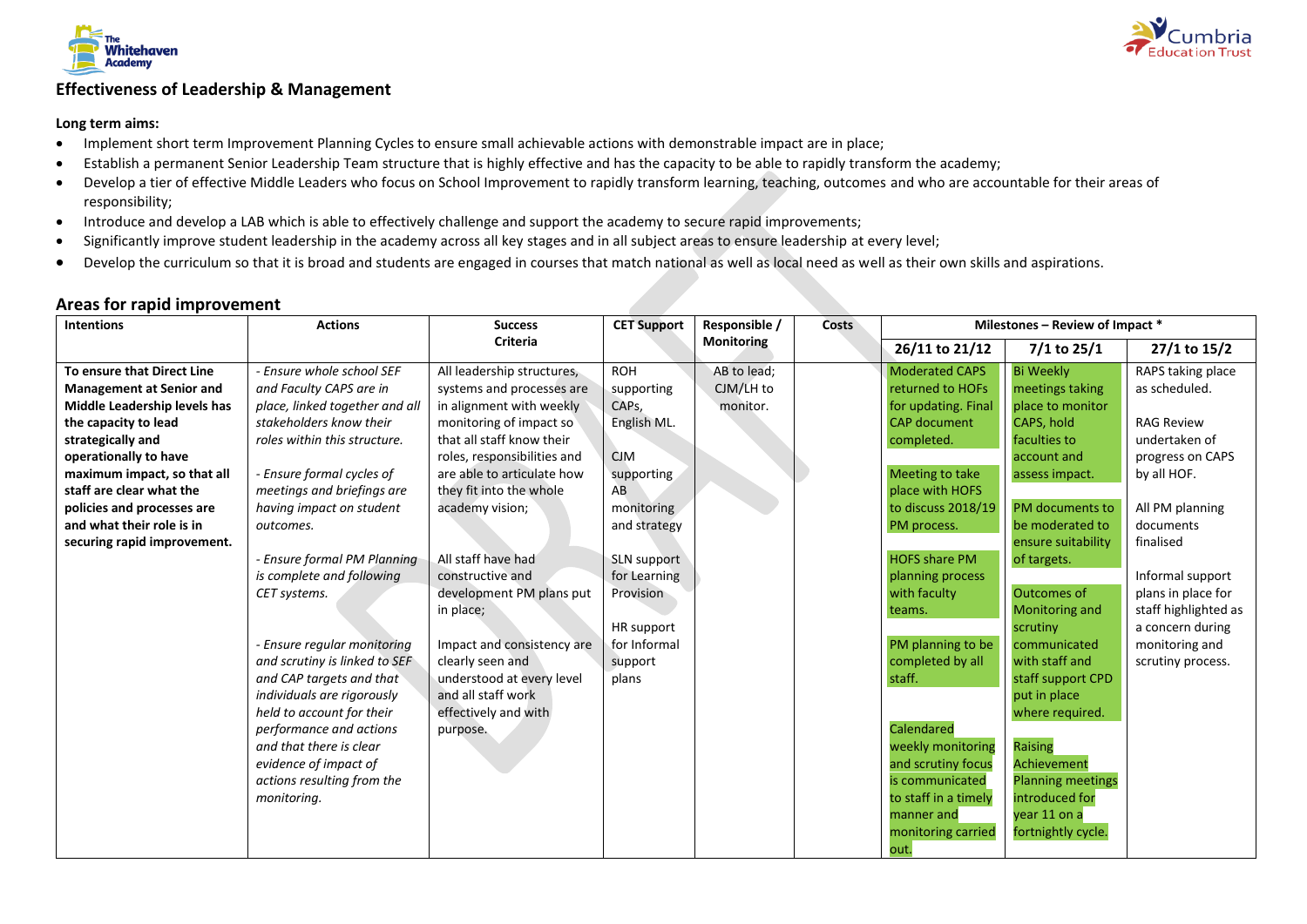

# **Quality of Teaching, Learning & Assessment**

#### **Long term aims 2018/19:**

- Ensure that all assessments provide consistent, accurate and incisive feedback that leads to strong progress in all subject areas;
- Develop the range of feedback strategies that give opportunities for further progression and allow misconceptions to be addressed so that progress is maximised;
- Ensure that planning is always effective and based upon SOW that allow for progression;
- Embed the use of the academy wide progress grids to ensure greater consistency in student progress across all subjects;
- Increase student expectations through the introduction of the 'progress matters' initiative;
- To eliminate all inadequate and reduce the proportion of RI teaching by ensuring that monitoring feed into the CPD programme and Performance Management;
- Staff need to always plan for differentiation and classroom management strategies;
- CPD calendar linked to appraisal targets and school improvement plan.

| <b>Intentions</b>              | <b>Actions</b>                  | <b>Success</b>              | <b>CET</b>         | Responsible       | Costs | Milestones - Review of Impact * |                          |                      |
|--------------------------------|---------------------------------|-----------------------------|--------------------|-------------------|-------|---------------------------------|--------------------------|----------------------|
|                                |                                 | <b>Criteria</b>             | Support            |                   |       | 26/11 to 21/12                  | 7/1 to 25/1              | 27/1 to 15/2         |
|                                |                                 |                             |                    | <b>Monitoring</b> |       |                                 |                          |                      |
| To ensure that all lessons are | - Ensure that Schemes of        | All lessons taking place in | <b>ROH English</b> | DS and AB         |       | All SOW quality                 | SOW are updated          | SOW are              |
| consistently well-planned      | Work are of a high quality      | the academy are well-       | Planning           | monitored by      |       | assured to ensure               | to ensure quality        | consistently being   |
| and delivered using a range    | and challenging students;       | planned. Consistency from   |                    | CJM/LH            |       | consistency and                 | and consistency.         | followed by all      |
| of strategies which are        |                                 | SOW is evident across       | <b>ROH</b> work    |                   |       | challenge at every              |                          | staff.               |
| starting to use data and       | - Ensure that faculty meetings  | lessons in the same faculty | with T&L           |                   |       | level with timely               | Good practice            |                      |
| differentiation;               | focus routinely on planning     | and subject;                | Advocates          |                   |       | assessments in                  | shared across the        | Following            |
|                                | and effective strategies are in |                             |                    |                   |       | place.                          | academy, any             | continued            |
| Feedback, both summative       | place to monitor this.          |                             | All                |                   |       |                                 | practice not             | monitoring           |
| and formative is timely and    |                                 |                             | monitoring         |                   |       | <b>Monitor lessons to</b>       | meeting                  | Informal support     |
| provides clear feedback.       | - Ensure all marking and        | All feedback, both          | of standards       |                   |       | <b>Ensure all teaching</b>      | standards is             | plans in place for   |
|                                | feedback is clear, consistent   | summative and formative     | and basics         |                   |       | staff are planning              | highlighted and          | staff highlighted as |
|                                | and being done regularly with   | is timely and provides      |                    |                   |       | and delivering                  | CPD/support in           | a cause for          |
|                                | next steps improvement          | clear feedback.             | <b>HR Support</b>  |                   |       | lessons following               | place.                   | concern.             |
|                                | working becoming more           |                             | for Informal       |                   |       | the Whitehaven                  |                          |                      |
|                                | evident across the academy.     |                             | and Formal         |                   |       | lesson structure.               | All books are            | Coaching groups in   |
|                                |                                 |                             | plans              |                   |       |                                 | being marked, all        | place matching       |
|                                |                                 |                             |                    |                   |       |                                 | have EBI and             | strengths            |
|                                |                                 |                             |                    |                   |       |                                 | WWW in them in           | identified as part   |
|                                |                                 |                             |                    |                   |       | <b>Monitoring and</b>           | line with policy.        | of the directory of  |
|                                |                                 |                             |                    |                   |       | scrutiny of marking             |                          | excellence with      |
|                                |                                 |                             |                    |                   |       | to ensure that all              | <b>Staff not in line</b> | staff requiring CPD  |
|                                |                                 |                             |                    |                   |       | staff are providing             | with marking             | identified through   |
|                                |                                 |                             |                    |                   |       | feedback to                     | policy given clear       | observations and     |
|                                |                                 |                             |                    |                   |       | students in a timely            | deadlines to             | learning walks.      |
|                                |                                 |                             |                    |                   |       | manner following                | address concerns         |                      |
|                                |                                 |                             |                    |                   |       | the academy's                   | by.                      |                      |
|                                |                                 |                             |                    |                   |       | marking policy                  |                          |                      |

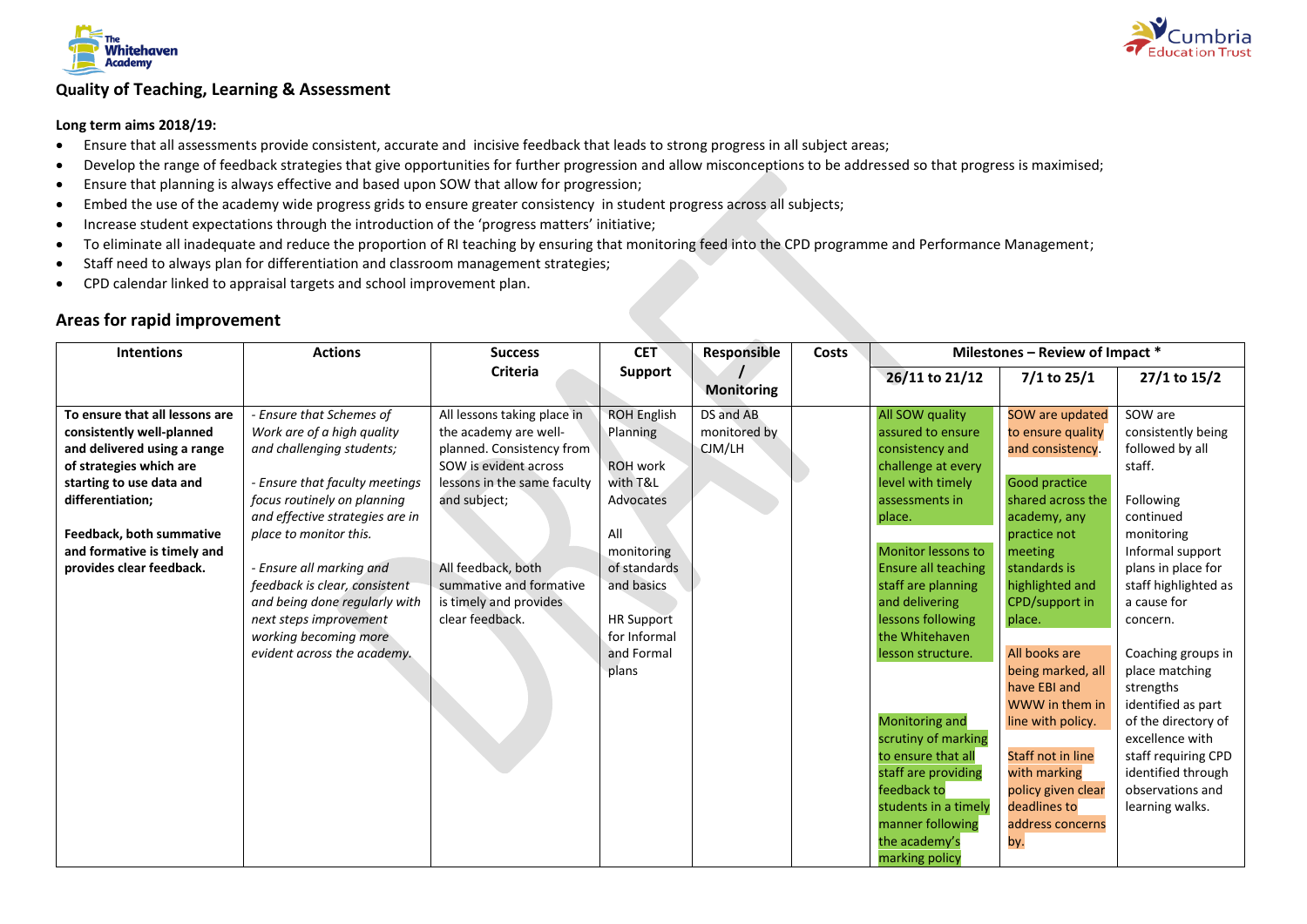



|  |  |  | <b>Staff directory of</b> | Good practice for  |
|--|--|--|---------------------------|--------------------|
|  |  |  | excellence is             | EBI/WWW that       |
|  |  |  | validated by              | addresses          |
|  |  |  | external CET staff        | workload are       |
|  |  |  |                           | shared regularly.  |
|  |  |  |                           |                    |
|  |  |  |                           | Any practice below |
|  |  |  |                           | expectations is    |
|  |  |  |                           | being tackled with |
|  |  |  |                           | support plans.     |
|  |  |  |                           |                    |
|  |  |  |                           |                    |
|  |  |  |                           |                    |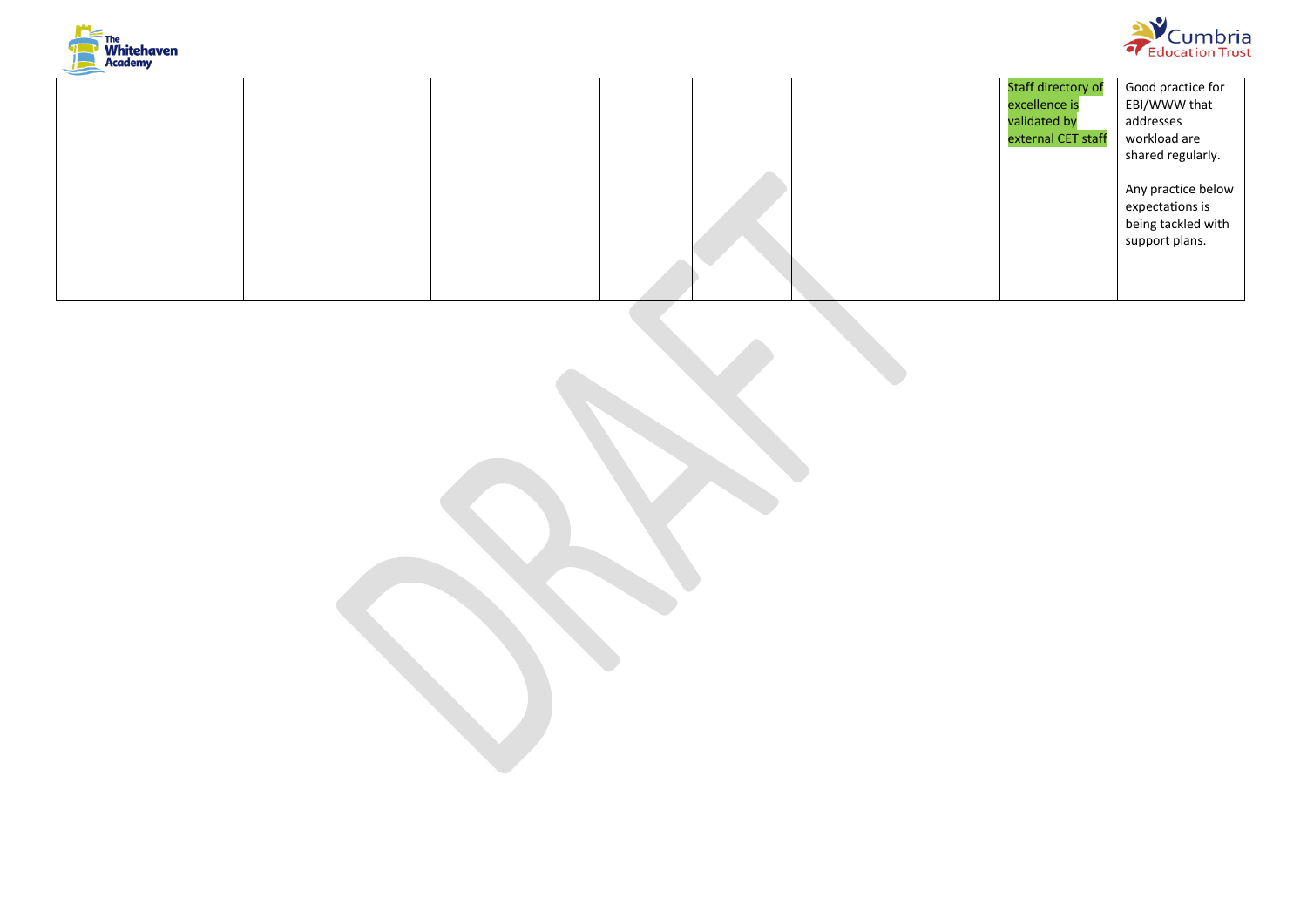

## **Personal Development, Behaviour & Welfare**

#### **Long term aims for 2018/19:**

- Continue to improve attendance, PA and attendance for PP and SEND students;
- Ensure the work of the wider Learning Provision system, including ALC, pastoral team and the re start team, is effective with clear impact measures;
- Reduce FTE rates with trajectory to match national averages without lowering thresholds through better student engagement;
- Develop engagement strategies to include pro-active intervention work;
- Reduce low level disruption by ensuring school policies/procedures on behaviour are followed consistently by all staff;
- Improve behaviour and language at social times and times of transition by promoting and celebrating positive social behaviour;
- Increasing the capacity and effectiveness of safeguarding and pastoral team by promoting/monitoring the role of the form tutor;
- All pastoral heads to be trained to a safeguarding L3 standard.

| <b>Intentions</b>            | <b>Actions</b>                | <b>Success</b>             | <b>CET Support</b>     | <b>Responsible</b> | Costs | Milestones - Review of Impact * |                      |                  |
|------------------------------|-------------------------------|----------------------------|------------------------|--------------------|-------|---------------------------------|----------------------|------------------|
|                              |                               | <b>Criteria</b>            |                        |                    |       | 26/11 to 21/12                  | $7/1$ to 25/1        | 27/1 to 15/2     |
|                              |                               |                            |                        | <b>Monitoring</b>  |       |                                 |                      |                  |
| The academy is a safe,       | - Ensure social time is       | All students can           | <b>GC</b> Safeguarding | LXB, Pastoral      |       | <b>Parents of students</b>      |                      |                  |
| orderly, calm and purposeful | increasingly calm and         | articulate the             | and Engagement         | Team, ABB          |       | causing behaviour               | <b>Behaviour</b>     | Low level        |
| place to be in every         | orderly.                      | expectations of the        | support                | monitored by       |       | concern invited in              | incidents for the    | disruption is    |
| classroom, in every corridor |                               | academy and their role     |                        | CJM/LH             |       | to school to discuss            | highest offenders    | decreasing       |
| and every social area.       | - Ensure the clear protocols  | within them;               | CJM support for        |                    |       | students behaviour.             | shows some           |                  |
|                              | for canteens, corridors and   |                            | LB on Behaviour        |                    |       |                                 | reduction            |                  |
| All students are able to     | yards are being adhered to.   | All staff are clear and    |                        |                    |       | Students placed on              |                      | FTE levels       |
| articulate the expectations  |                               | increasingly consistent in | IXN support for        |                    |       | SLT report card and             |                      | decreased based  |
| of the academy and their     | - Ensure expectations before, | their approach to          | LB and Pastoral        |                    |       | monitored daily.                |                      | on OCT-DEC       |
| role within them;            | during and after lessons are  | behaviour for learning;    | team                   |                    |       |                                 |                      | figures          |
|                              | clear and consistently        |                            |                        |                    |       | Any student who                 |                      |                  |
| All staff are clear and      | applied.                      | Behaviour incidents for    | All monitoring of      |                    |       | receives a 4 on                 |                      |                  |
| increasingly consistent in   |                               | the highest offenders      | behaviour              |                    |       | report card does a              | Focus on praise      |                  |
| their approach to behaviour  | - Ensure that behaviour data  | reducing;                  |                        |                    |       | session the                     | system following     | Praise system in |
| for learning;                | is used strategically and not |                            |                        |                    |       | following day or                | student voice        | place            |
|                              | just reactively in analysis,  | Attendance is at least in  |                        |                    |       | next appropriate                |                      |                  |
| Low level disruption is      | planning and target setting.  | line with national         |                        |                    |       | day in internal.                |                      |                  |
| decreasing.                  |                               | averages.                  |                        |                    |       |                                 |                      |                  |
|                              | - Ensure that Attendance is   |                            |                        |                    |       | Maximise number                 |                      |                  |
|                              | maximised for students.       |                            |                        |                    |       | of staff on duty at             |                      |                  |
|                              |                               |                            |                        |                    |       | social times.                   | Mid Day              |                  |
|                              |                               |                            |                        |                    |       |                                 | supervisors in place |                  |
|                              |                               |                            |                        |                    |       | Open IE every day               |                      |                  |
|                              |                               |                            |                        |                    |       | from $10.30 - 4.30$ .           |                      |                  |
|                              |                               |                            |                        |                    |       | Ensure 3 strikes and            |                      |                  |

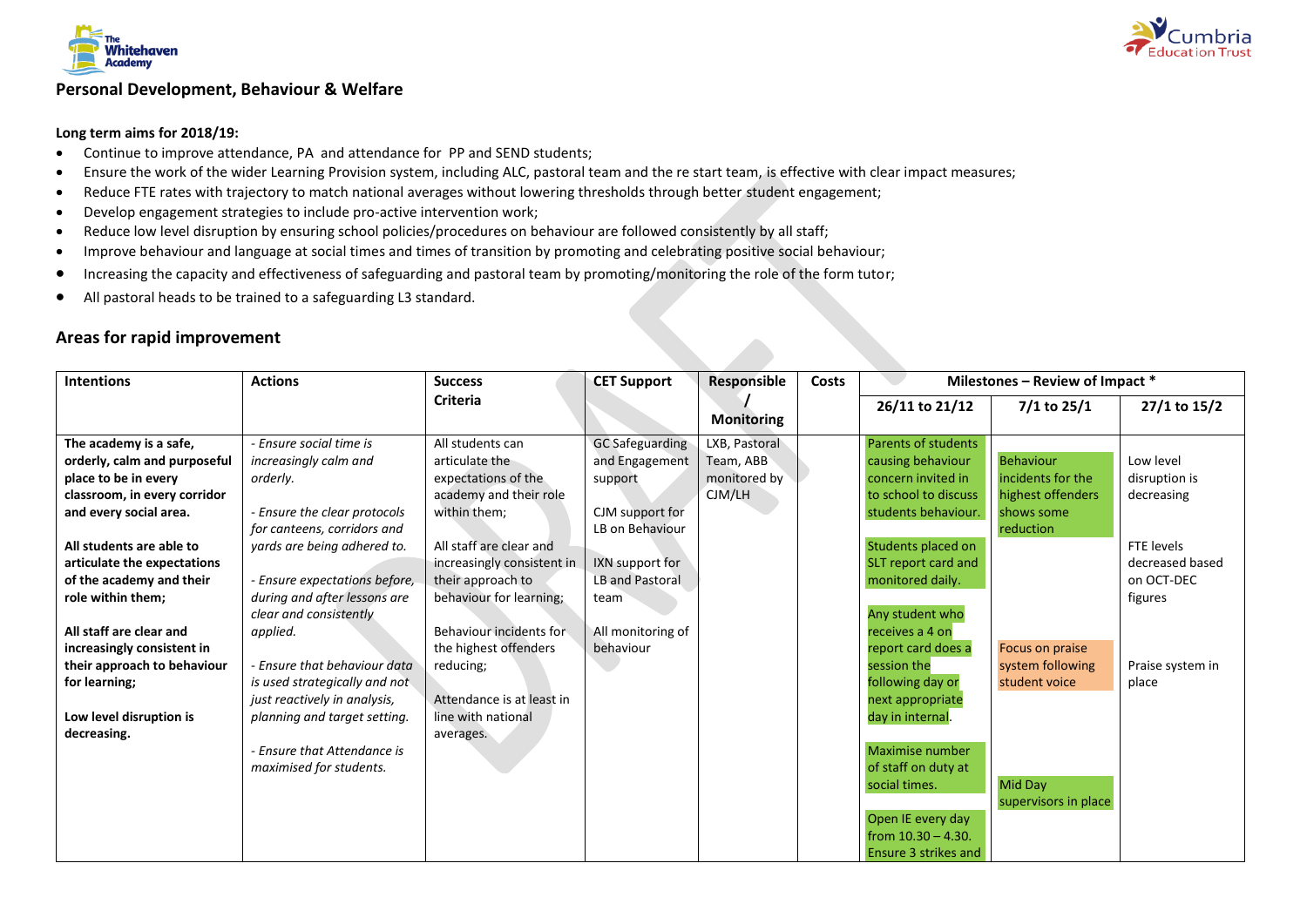



|  |  |  | out policy is being  |                    | Student voice and |  |
|--|--|--|----------------------|--------------------|-------------------|--|
|  |  |  | adhered to.          |                    | staff voice       |  |
|  |  |  |                      |                    | suggests an       |  |
|  |  |  | LXB to man           |                    | improvement in    |  |
|  |  |  | lunchtime            |                    | student           |  |
|  |  |  | detention each day   |                    | engagement and    |  |
|  |  |  | for SLT to place     |                    | improvements in   |  |
|  |  |  | students in for      |                    | behaviour in      |  |
|  |  |  | violations of        |                    | lessons compared  |  |
|  |  |  | canteen and out of   |                    | to OCT-DEC        |  |
|  |  |  | bound protocols.     |                    |                   |  |
|  |  |  |                      |                    |                   |  |
|  |  |  | GC to work with      |                    |                   |  |
|  |  |  | groups of students   | Attendance is at   |                   |  |
|  |  |  | who have an          | least in line with |                   |  |
|  |  |  | attendance below     | national averages. |                   |  |
|  |  |  | required level.      |                    |                   |  |
|  |  |  |                      |                    |                   |  |
|  |  |  | I.N to work with     | Staff begin to use |                   |  |
|  |  |  | groups of students   | strategies         |                   |  |
|  |  |  | who consistently     | suggested to       |                   |  |
|  |  |  | demonstrate          | manage low level   |                   |  |
|  |  |  | difficult behaviours | behaviours         |                   |  |
|  |  |  | in lessons           |                    |                   |  |
|  |  |  |                      |                    |                   |  |
|  |  |  | 5 year 7 and 5 year  |                    | Behaviour         |  |
|  |  |  | 8 students           | Plus programmes    | improvements      |  |
|  |  |  | identified to take   | running for small  | seen in students  |  |
|  |  |  | part in plus         | groups of KS3      | who took part in  |  |
|  |  |  | programme.           | students           | plus programme.   |  |
|  |  |  |                      |                    |                   |  |
|  |  |  |                      |                    |                   |  |
|  |  |  |                      |                    |                   |  |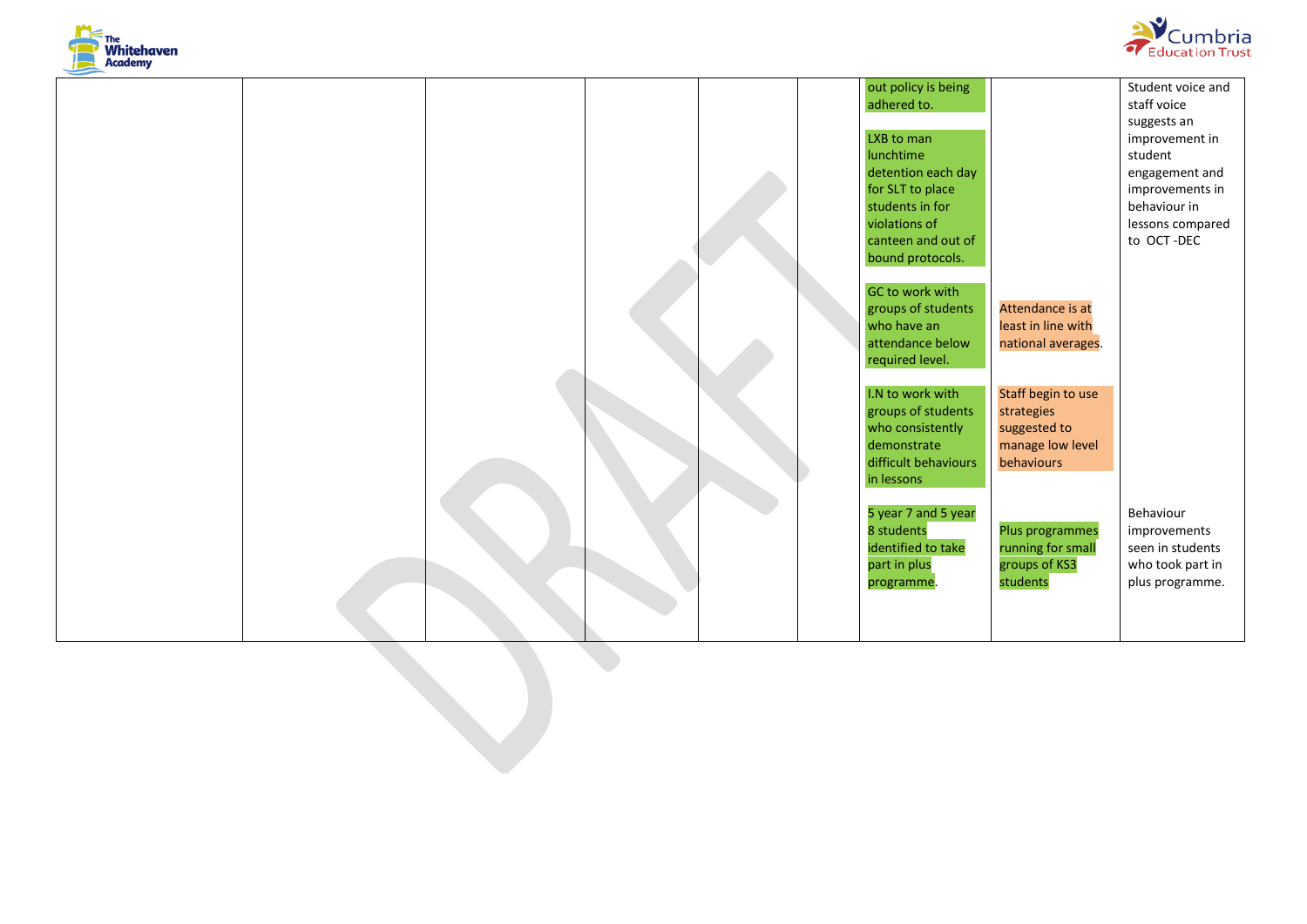



#### **Long term aims 2018/19:**

- P8 is substantially below national expectations and needs to increase rapidly to be in-line with other subjects nationally, for overall progress and in each P8 bucket.
- PP cohort and SEND students perform poorly and significant improvements are need so they perform at least in line with expectations;
- Ensure greater consistency in the accuracy of assessment at both KS3 and KS4 by sharp use of data in planning/ teaching/ feedback and through data platforms;
- Ensure Y7 catch-up monies are having intended impact;
- Raise performance in key subjects highlighted as an issue from 2018 summer results and sustain and accelerate the trajectory of improvements made in other subjects.

| <b>Intentions</b>                  | <b>Actions</b>                | <b>Success</b>             | <b>CET Support</b> | Responsible / | Costs | Milestones - Review of Impact * |                         |                     |
|------------------------------------|-------------------------------|----------------------------|--------------------|---------------|-------|---------------------------------|-------------------------|---------------------|
|                                    |                               | <b>Criteria</b>            |                    | Monitoring    |       | 26/11 to 21/12                  | 7/1 to 25/1             | 27/1 to 15/2        |
| All assessment - both              | - Data is being used in       | Data is beginning to be    | <b>CKE Data</b>    | AB to be      | N/A   | Data analysis                   | Parent                  | Y11 Interventions   |
| summative and formative            | planning, with students       | used in planning,          | Support,           | monitored by  |       | meetings to take                | discussions in          | in place and being  |
| will be accurate, based on         | knowing their targets and     | assessment, feedback and   | student targets    | CJM/LH        |       | place between                   | place for               | monitored for       |
| marking and feedback,              | what they need to do to       | intervention so that gaps  |                    |               |       | HOF and AB to                   | students causing        | impact.             |
|                                    | improve.                      | are closing and outcomes   |                    |               |       | identify strengths              | academic                |                     |
| <b>Students are starting to</b>    |                               | are accurately predicted;  |                    |               |       | next steps and                  | concern.                | Daily Lunch and     |
| understand what they can           | - Staff at faculty level are  |                            |                    |               |       | intervention plans              | <b>Students</b>         | learn sessions in   |
| do to improve their work,          | using data to plan for        | Interventions are in place |                    |               |       |                                 | monitored               | place for year 11   |
|                                    | students needs effectively.   | to target improvements     |                    |               |       |                                 | closely.                | students manned     |
| <b>Students making progress in</b> |                               | with students who are not  |                    |               |       |                                 |                         | by academy staff.   |
| lessons in line with               | - To introduce greater levels | yet making the progress    |                    |               |       |                                 | <b>Greater focus on</b> |                     |
| expectations.                      | of externality into           | they are capable of.       |                    |               |       |                                 | the use of              | Half termly         |
|                                    | assessments systems for       |                            |                    |               |       |                                 | assessment grids        | progress panel      |
|                                    | moderation of standards.      |                            |                    |               |       |                                 | in lessons to           | calendared with     |
|                                    |                               |                            |                    |               |       | All year 11 mock                | allow students to       | HOYs and HOFs to    |
|                                    | - Y11 Data is being used to   |                            |                    |               |       | exam papers to                  | articulate current      | identify and put in |
|                                    | target interventions          |                            |                    |               |       | be moderated                    | working at levels       | place intervention  |
|                                    | appropriately.                |                            |                    |               |       | externally where                | and what they           | for                 |
|                                    |                               |                            |                    |               |       | appropriate                     | need to do to           | underperforming     |
|                                    |                               |                            |                    |               |       |                                 | improve.                | students            |
|                                    |                               |                            |                    |               |       | <b>QLA carried out in</b>       |                         |                     |
|                                    |                               |                            |                    |               |       | all core subject                | <b>PIXL wave</b>        | Students are        |
|                                    |                               |                            |                    |               |       | areas with rag                  | intervention            | starting to         |
|                                    |                               |                            |                    |               |       | rated PLCs                      | resources used in       | understand what     |
|                                    |                               |                            |                    |               |       | provided for                    | the core subject        | they can do to      |
|                                    |                               |                            |                    |               |       | students to                     | areas to target         | improve their       |
|                                    |                               |                            |                    |               |       | identify areas of               | identified areas        | work                |
|                                    |                               |                            |                    |               |       | focus/targeted                  | of weakness             | Students are        |
|                                    |                               |                            |                    |               |       | intervention                    |                         | making progress in  |
|                                    |                               |                            |                    |               |       |                                 |                         | line with           |
|                                    |                               |                            |                    |               |       |                                 |                         | expectations.       |